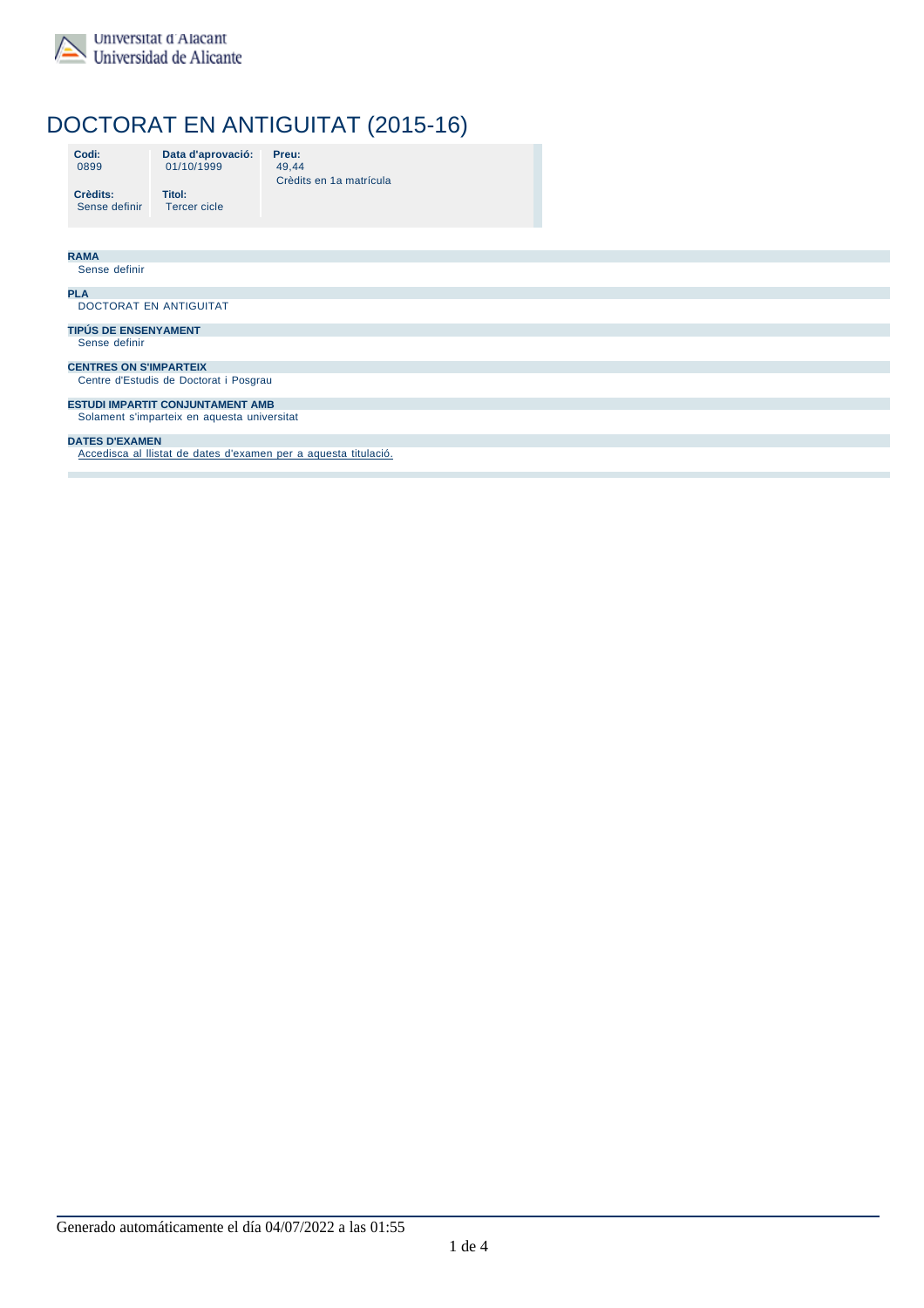

## **PLA D'ESTUDIS OFERIT EN EL CURS 2015-16**

Node inicial: Seleccione el node inicial  $\blacksquare$ 

Leyenda: No ofertada Sense docencia

| <b>CURSOS</b> |                       |                |                                                                                                            |
|---------------|-----------------------|----------------|------------------------------------------------------------------------------------------------------------|
| Curs          | Titol                 | <b>Crèdits</b> | Assignatura                                                                                                |
|               | <b>AFINS</b>          | $\overline{1}$ | 61841 - EL TEATRE GREC CLÀSSIC EN EL TEATRE CONTEMPORANI                                                   |
|               | <b>METODOLÒGIQUES</b> | $\mathbf{1}$   | 61047 - LES FONTS CLÀSSIQUES I LA POLÍTICA ROMANA                                                          |
|               | <b>METODOLÒGIQUES</b> | $\mathbf{1}$   | 61166 - DE LA MINA A L'ESTRI. TECNOLOGIA METAL·LÚRGICA, UTILLATGE I FUNCIONALITAT                          |
|               | <b>METODOLÒGIQUES</b> | $\mathbf{1}$   | 61167 - LA INTERPRETACIÓ EN PREHISTÒRIA: L'ARQUEOLOGIA EXPERIMENTAL I<br><b>L'ETNOARQUEOLOGIA</b>          |
|               | <b>METODOLÒGIQUES</b> | 3              | 61171 - HÀBITS EPIGRÀFICS DE LA HISPÀNIA ROMANA                                                            |
|               | <b>METODOLÒGIQUES</b> | $\overline{2}$ | 61172 - INICIACIÓ A L'ESCRIPTURA JEROGLÍFICA EGÍPCIA                                                       |
|               | <b>METODOLÒGIQUES</b> | $\overline{2}$ | 61838 - ARQUITECTURA I TÉCNIQUES CONSTRUCTIVES EN LA PROTOHISTÒRIA DE LA<br><b>MEDITERRÁNIA OCCIDENTAL</b> |
|               | <b>METODOLÒGIQUES</b> | $\overline{2}$ | 61839 - LA RELIGIÓ GREGA EN EL II MIL·LENNI                                                                |
|               | <b>METODOLÒGIQUES</b> | $\mathbf{1}$   | 61842 - L'OBRA DE GAI VALERI CATUL                                                                         |
|               | <b>METODOLÒGIQUES</b> | $\mathbf{1}$   | 62528 - HÀBITS EPIGRÀFICS DE LA HISPÀNIA ROMANA                                                            |
|               | <b>METODOLÒGIQUES</b> | 3              | 62759 - APLICACIÓ DELS SISTEMES D'INFORMACIÓ GEOGRÀFICA A L'ARQUEOLOGIA DEL<br><b>PAISATGE</b>             |
|               | <b>METODOLÒGIQUES</b> | 3              | 62815 - L'EDICIÓ DE TEXTOS                                                                                 |
|               | <b>METODOLÓGIQUES</b> | $\overline{2}$ | 63108 - LA CASA POMPEIANA                                                                                  |
|               | <b>METODOLÓGIQUES</b> | 1              | 63109 - LA UTILITZACIÓ IDEOLÓGICA DEL MITE EN LA LITERATURA LLATINA: ALGUNS<br><b>EXEMPLES</b>             |
|               | <b>METODOLÓGIQUES</b> | $\mathbf{1}$   | 63422 - ALACANT: DEL POBLAMENT INICIAL A L'APARACIÓ DE L'ESCRIPTURA                                        |
|               | <b>METODOLÓGIQUES</b> | $\mathbf{1}$   | 63423 - CELTES I CETIBERS A LA PENÍNSULA IBÉRICA                                                           |
|               | <b>METODOLÓGIQUES</b> | $\mathbf{1}$   | 63424 - ARQUEOLOGIA CLÀSSICA DEL MEDITERRANI                                                               |
|               | <b>METODOLÓGIQUES</b> | $\mathbf{1}$   | 63425 - LA PAPIROLOGIA COM A INSTRUMENT FILOLÓGIC                                                          |
|               | <b>METODOLÒGIQUES</b> | $\overline{2}$ | 63426 - ELS ORÍGENS DE ROMA: EL LACI I LA MONARQUIA ROMANA                                                 |
|               | <b>METODOLÓGIQUES</b> | 1              | 63483 - COMERÇ MARÍTIM EN LA HISPÁNIA IMPERIAL                                                             |
|               | <b>METODOLÓGIQUES</b> | $\overline{2}$ | 63484 - LA CASA POMPEIANA                                                                                  |
|               | <b>METODOLÓGIQUES</b> | $\mathbf{1}$   | 63593 - APROVISIONAMENT DE MATERIALS LAPIDIS A LES CIUTATS DE LA HISPÁNIA ROMANA                           |
|               | <b>METODOLÒGIQUES</b> | $\mathbf{1}$   | 63594 - L'EMPREMTA CULTURAL DEL PRIMITIU CRISTIANISME AL MIGJORN VALENCIÀ                                  |
|               | <b>METODOLÓGIQUES</b> | $\mathbf{1}$   | 63596 - APLICACIÓ DELS SISTEMES D'INFORMACIÓ GEOGRAFICA A L'ARQUEOLOGIA DEL<br><b>PAISATGE</b>             |

| Curs | Titol              | Crèdits | Assignatura                                                                                   |
|------|--------------------|---------|-----------------------------------------------------------------------------------------------|
|      |                    |         |                                                                                               |
|      | <b>FONAMENTALS</b> | 3       | 53590 - LES NECRÒPOLIS I LA SOCIETAT IBÈRICA                                                  |
|      | <b>FONAMENTALS</b> | 3       | 60836 - ARQUEOLOGIA CLÀSSICA DE LA MEDITERRÀNIA                                               |
|      | <b>FONAMENTALS</b> | 3       | 60838 - NOVES TENDÈNCIES EN MUSEOLOGIA                                                        |
|      | <b>FONAMENTALS</b> | 3       | 60839 - EL DEBAT HISTORIOGRÀFIC DE L'ECONOMIA ROMANA I LA SEUA APLICACIÓ A<br><b>HISPANIA</b> |
|      | <b>FONAMENTALS</b> | 3       | 60843 - EL PAÍS VALENCIÀ DES DEL POBLAMENT INICIAL FINS A L'APARICIÓ DE L'ESCRIPTURA          |
|      | <b>FONAMENTALS</b> | 3       | 61165 - ELS CELTES A LA PENÍNSULA IBÈRICA                                                     |
|      | <b>FONAMENTALS</b> | 3       | 61170 - ELS ORÍGENS DE ROMA: EL LACI I LA MONARQUIA ROMANA                                    |

Generado automáticamente el día 04/07/2022 a las 01:55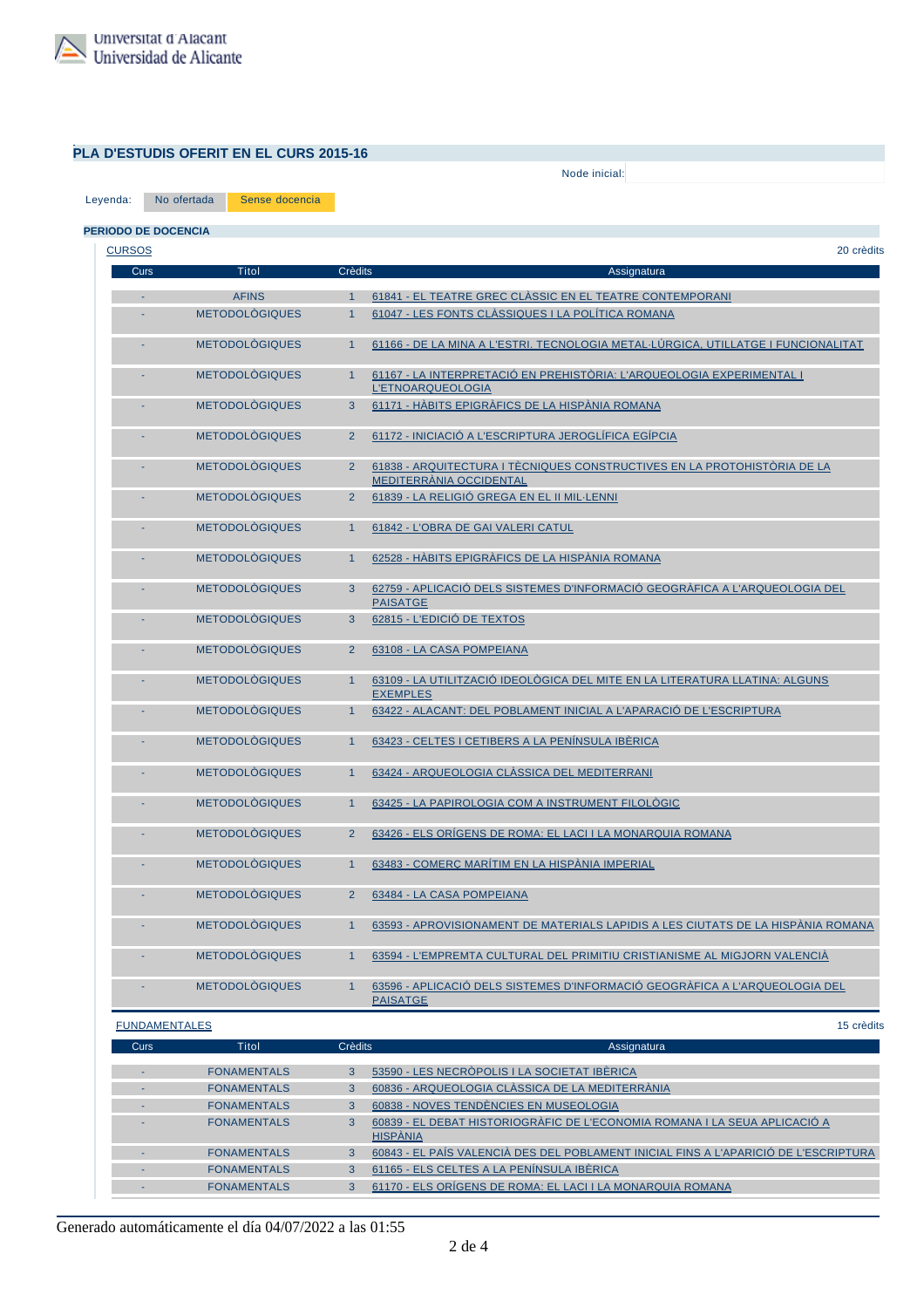

| <b>FONAMENTALS</b>       |              | 61171 - HÁBITS EPIGRÁFICS DE LA HISPÁNIA ROMANA                                                                 |
|--------------------------|--------------|-----------------------------------------------------------------------------------------------------------------|
| <b>FONAMENTALS</b>       | 3            | 61315 - PROBLEMES D'ARQUEOLOGIA ALTMEDIEVAL AL SE D'HISPÀNIA EN VISTA DEL PROJ.<br>ARQUEOL. "EL TOLMO MINATEDA" |
| <b>FONAMENTALS</b>       | 4            | 63106 - LITERATURA I PODER EN ÈPOCA TARDANA                                                                     |
| <b>FONAMENTALS</b>       | 3            | 63107 - LA PAPIROLOGIA COM A INSTRUMENT FILOLÒGIC                                                               |
| <b>FONAMENTALS</b>       | $\mathbf{B}$ | 63480 - APLICACIÓ DELS SISTEMES D'INFORMACIÓ GEOGRÀFICA A L'ARQUEOLOGIA DEL<br><b>PAISATGE</b>                  |
| <b>FONAMENTALS</b>       | 3            | 63481 - L'EDICIÓ DE TEXTOS                                                                                      |
| <b>FONAMENTALS</b>       | 3            | 63482 - LES RELIGIONS CÈLTICA I ROMANA A HISPÀNIA                                                               |
| <b>FONAMENTALS</b>       | 3            | 63595 - LITERATURA I PODER EN L'ÈPOCA TARDANA                                                                   |
| <b>FONAMENTALS</b>       | 3            | 63597 - ECONOMIA I COMERÇ MARÍTIM EN LA HISPÀNIA ROMANA                                                         |
| <b>FONAMENTALS</b>       | $\mathbf{3}$ | 63598 - LES FORMACIONS SOCIALS EN LA PREHISTÒRIA RECENT DE LA FACANA<br>MEDITERRÀNIA PENINSULAR                 |
| <b>FUERA DE PROGRAMA</b> |              | màxim 5 crèdits lliure                                                                                          |

**ACCÉS AMB CERTIFICAT DE DOCÈNCIA**

#### **ACCÉS AMB DIPLOMA D¿ESTUDIS AVANÇATS**

#### **PERIODO DE INVESTIGACION**

|      | <b>TRABAJOS DE INVESTIGACION</b>         |                | 12 crèdits màxim 100 crèdits                                                      |
|------|------------------------------------------|----------------|-----------------------------------------------------------------------------------|
| Curs | Titol                                    | <b>Crèdits</b> | Assignatura                                                                       |
|      | <b>TREBALLS</b><br><b>D'INVESTIGACIÓ</b> | 3              | 53629 - INTRODUCCIÓ A LA INVESTIGACIÓ EN FILOLOGIA GREGA A                        |
|      | <b>TREBALLS</b><br><b>D'INVESTIGACIÓ</b> | 3              | 53630 - INTRODUCCIÓ A LA INVESTIGACIÓ EN FILOLOGIA GREGA B                        |
|      | <b>TREBALLS</b><br><b>D'INVESTIGACIÓ</b> | 3              | 53631 - INTRODUCCIÓ A LA INVESTIGACIÓ EN FILOLOGIA GREGA C                        |
|      | <b>TREBALLS</b><br><b>D'INVESTIGACIÓ</b> | 9              | 53632 - INVESTIGACIÓ EN FILOLOGIA GREGA A                                         |
|      | <b>TREBALLS</b><br><b>D'INVESTIGACIÓ</b> | 9              | 53633 - INVESTIGACIÓ EN FILOLOGIA GREGA B                                         |
|      | <b>TREBALLS</b><br><b>D'INVESTIGACIÓ</b> | 9              | 53634 - INVESTIGACIÓ EN FILOLOGIA GREGA C                                         |
|      | <b>TREBALLS</b><br><b>D'INVESTIGACIÓ</b> | 3              | 61168 - INTRODUCCIÓ A LA INVESTIGACIÓ EN FILOLOGIA GREGA (PERÍODE D'INVESTIGACIÓ) |
|      | <b>TREBALLS</b><br><b>D'INVESTIGACIÓ</b> | 9              | 61169 - INVESTIGACIÓ EN FILOLOGIA GREGA (PERÍODE D'INVESTIGACIÓ)                  |
|      | <b>TREBALLS</b><br><b>D'INVESTIGACIÓ</b> | 3              | 61812 - INTRODUCCIÓ A LA INVESTIGACIÓ EN ART PREHISTÒRIC I PREHISTÒRIA RECENT     |
|      | <b>TREBALLS</b><br>D'INVESTIGACIÓ        | 3              | 61829 - INTRODUCCIÓ A LA INVESTIGACIÓ EN BRONZE FINAL I FERRO ANTIC               |
|      | <b>TREBALLS</b><br><b>D'INVESTIGACIÓ</b> | 3              | 61830 - INTRODUCCIÓ A LA INVESTIGACIÓ EN PROTOHISTÒRIA                            |
|      | <b>TREBALLS</b><br><b>D'INVESTIGACIÓ</b> | 3              | 61831 - INTRODUCCIÓ A LA INVESTIGACIÓ EN PREHISTÒRIA DEL SUD-EST                  |
|      | <b>TREBALLS</b><br><b>D'INVESTIGACIÓ</b> | 3              | 61832 - INTRODUCCIÓ A LA INVESTIGACIÓ EN METODOLOGIA I PREHISTÒRIA RECENT         |
|      | <b>TREBALLS</b><br><b>D'INVESTIGACIÓ</b> | 9              | 61833 - INVESTIGACIÓ EN ART PREHISTÓRIC I PREHISTÓRIA RECENT                      |
|      | <b>TREBALLS</b><br><b>D'INVESTIGACIÓ</b> | 9              | 61834 - INVESTIGACIÓ EN BRONZE FINAL I FERRO ANTIC                                |
|      | <b>TREBALLS</b><br><b>D'INVESTIGACIÓ</b> | 9              | 61835 - INVESTIGACIÓ EN PROTOHISTÓRIA                                             |
|      | <b>TREBALLS</b><br><b>D'INVESTIGACIÓ</b> | 9              | 61836 - INVESTIGACIÓ EN PREHISTÒRIA DEL SUD-EST                                   |
|      | <b>TREBALLS</b><br><b>D'INVESTIGACIÓ</b> | 9              | 61837 - INVESTIGACIÓ EN METODOLOGIA I PREHISTÓRIA RECENT                          |
|      | <b>TREBALLS</b><br><b>D'INVESTIGACIÓ</b> | 3              | 61843 - INTRODUCCIÓ A LA INVESTIGACIÓ EN ARQUEOLOGIA CLÀSSICA                     |
|      | <b>TREBALLS</b><br><b>D'INVESTIGACIÓ</b> | 3              | 61844 - INTRODUCCIÓ A LA INVESTIGACIÓ EN ARQUEOLOGIA TARDOROMANA I MEDIEVAL       |
|      | <b>TREBALLS</b><br><b>D'INVESTIGACIÓ</b> | 3              | 61845 - INTRODUCCIÓ A LA INVESTIGACIÓ EN ARQUEOLOGIA PROTOHISTÒRICA               |
|      | <b>TREBALLS</b><br><b>D'INVESTIGACIÓ</b> | 3              | 61846 - INTRODUCCIÓ A LA INVESTIGACIÓ EN MUSEOLOGIA I PATRIMONI                   |
|      | <b>TREBALLS</b>                          | 3              | 61847 - INTRODUCCIÓ A LA INVESTIGACIÓ EN ARQUEOLOGIA DE LES SOCIETATS MODERNES I  |